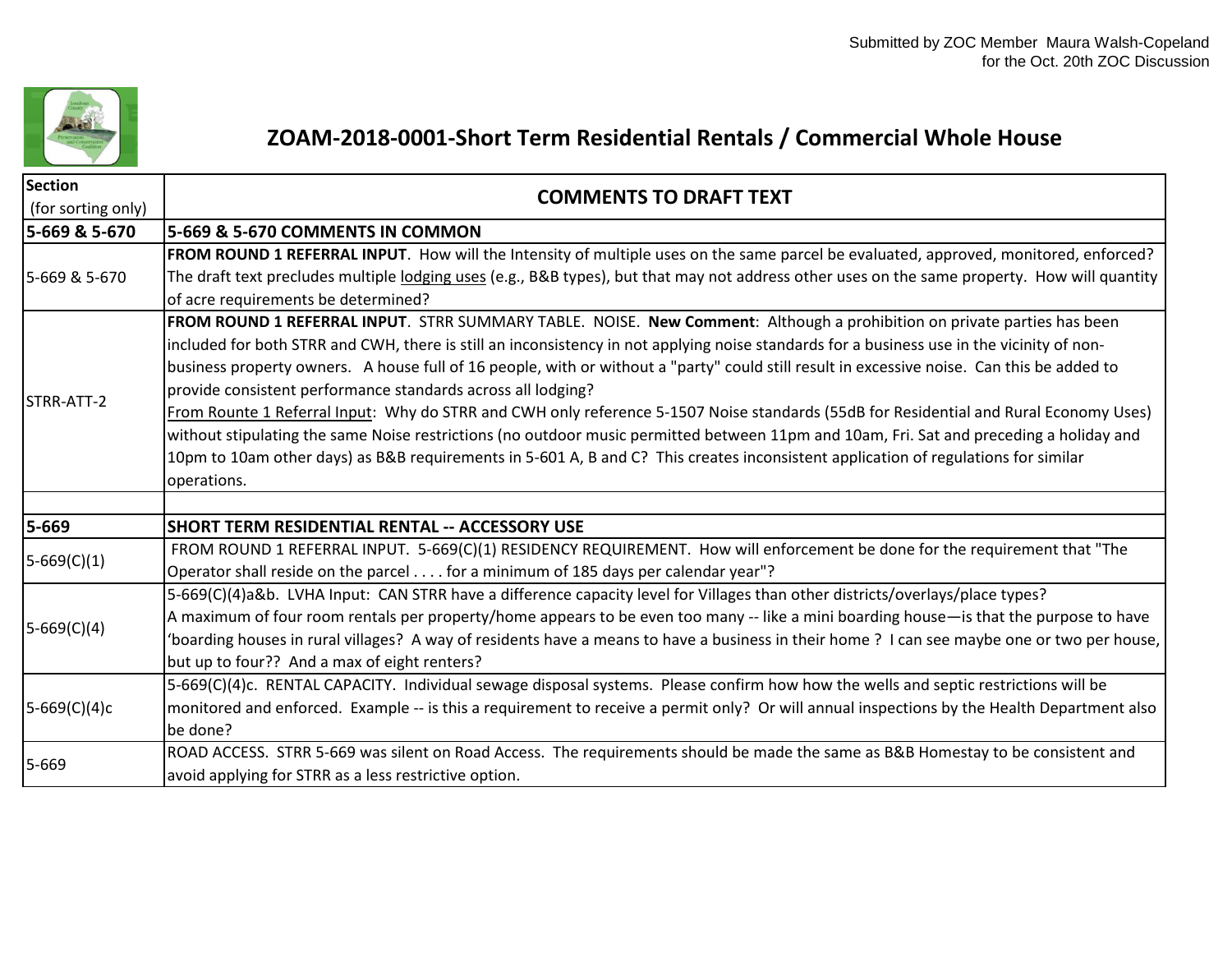| <b>Section</b><br>(for sorting only) | <b>COMMENTS TO DRAFT TEXT</b>                                                                                                                                                                                                                                                                                                                                                                                                                                                                                                                                                                                                                                                                                                                                                      |
|--------------------------------------|------------------------------------------------------------------------------------------------------------------------------------------------------------------------------------------------------------------------------------------------------------------------------------------------------------------------------------------------------------------------------------------------------------------------------------------------------------------------------------------------------------------------------------------------------------------------------------------------------------------------------------------------------------------------------------------------------------------------------------------------------------------------------------|
| 5-699 & 5-670                        | <b>LOUDOUN HISTORIC VILLAGE ALLIANCE INPUT:</b><br>Where does the maximum of 180 days come? Appears to be high for a dense community, i.e. a rural historic village.<br>What will the penalties be for violation(s)? i.e. 3 or more zoning complaints, failure to respond to guest complaint, etc<br>How will the fabric of our rural historic villages be preserved?<br>Negative impact to the availablity of affordable housing.<br>How will the playing field be leveled with B&B's such as transient occupancy tax and fees, business licenses, inspections, etc<br>Concern that the number of properties with short term rentals could dominate the rural historic villages.<br>Concern that rural historic villages' properties will transition to commercial/absent owners. |
| 5-670                                | <b>SHORT TERM RENTAL -- COMMERCIAL WHOLE HOUSE</b>                                                                                                                                                                                                                                                                                                                                                                                                                                                                                                                                                                                                                                                                                                                                 |
| 5-670                                | 5-670. FROM ROUND 1 REFERRAL INPUT. Agree with concerns from multiple groups and Community Planning: "permanent conversion of<br>entire homes into short-term rental facilities raises concerns related to housing availability [and] preservation of affordable housing stock. .<br>. housing for farm laborers year-round tenant housing permanent commercial uses could disincentivize " longer term residential<br>rentals. This is contrary to parallel efforts for the Unmet Housing Needs Strategic Plan.                                                                                                                                                                                                                                                                   |
| $5-670(B)$                           | 5-670. FROM ROUND 1 REFERRAL INPUT. INTENSITY AND CHARACTER. This use as drafted creates a Primary Use that will in many districts<br>be more intense and contrary to the existing neighborhoods, making it contrary to the 2019 Comp Plan Policies and Actions.<br>5-670. ZONING DISTRICTS. Requests have been made to restrict CWH rentals in the following districts: AR-1, AR-2, A-10, A-3, RC, JLMA-20, TR-<br>10, TR-3, PD-CV (permitted in "Village Core" and "Village Conservancy and Village Satellite Conservancy"), PD-RV (permitted in "Village Center<br>- Residential Area" and "Village Center - Commercial and Workplace Areas")                                                                                                                                   |
| $5-670(B)$                           | 5-670(B) FROM ROUND 1 REFERRAL INPUT. INTENSITY AND CHARACTER -- USE LIMITATION. The 5-670 draft is silent for Use Limitation for<br>CWH rentals, thereby creating a less restrictive start-up to compete with B&B's. Multiple groups (including LCHCA) recommend a restriction<br>of 60 to 90 days for non-resident owner whole house rentals. Use Limitation would also address concerns expressed about the 2017<br>exemption given to Real Estate Professionals from local STRR registration, and Real Estate Inventment Trust (REIT) abuse of the STRR market<br>in Loudoun high-tourism areas.                                                                                                                                                                               |
| 5-670                                | 5-670. NEW COMMENT. LVHA is/remains concerned that a Commercial Whole House can be rented 365 days per year. Can a cap be<br>considered for the CWH use overall, and if not, can there be a cap on days by district, overlay or place type?                                                                                                                                                                                                                                                                                                                                                                                                                                                                                                                                        |
| 5-670                                | 5-670. NEW COMMENT. Ag Use owners question: The CWH standards appear to drive rural Loudoun's balance of tourism vs. other rural<br>businesses and residents to be far more weighted to just tourism.<br>Given the national issues surrounding commercial entities buying up lots of housing stock, plus our more local issues, this seems like a good<br>time to pump the brakes so we don't lose a lot of housing stock to commercial ownership or skew our balance of uses in the rural economy. It<br>also seems like these regulations are written to "bring people into compliance" rather than to lay out what vision the county has for actually<br>allowing these uses.                                                                                                   |
| $5-670(C)(2)a$                       | 5-670(C)(2)a. CWH RENTAL CAPACITY. LHVA Concern. A max capcity of 16 people in one property for a VILLAGE is "a lot of people." As<br>previously asked, can Villages have a different capacity requirement for this district/overlay/place type?                                                                                                                                                                                                                                                                                                                                                                                                                                                                                                                                   |